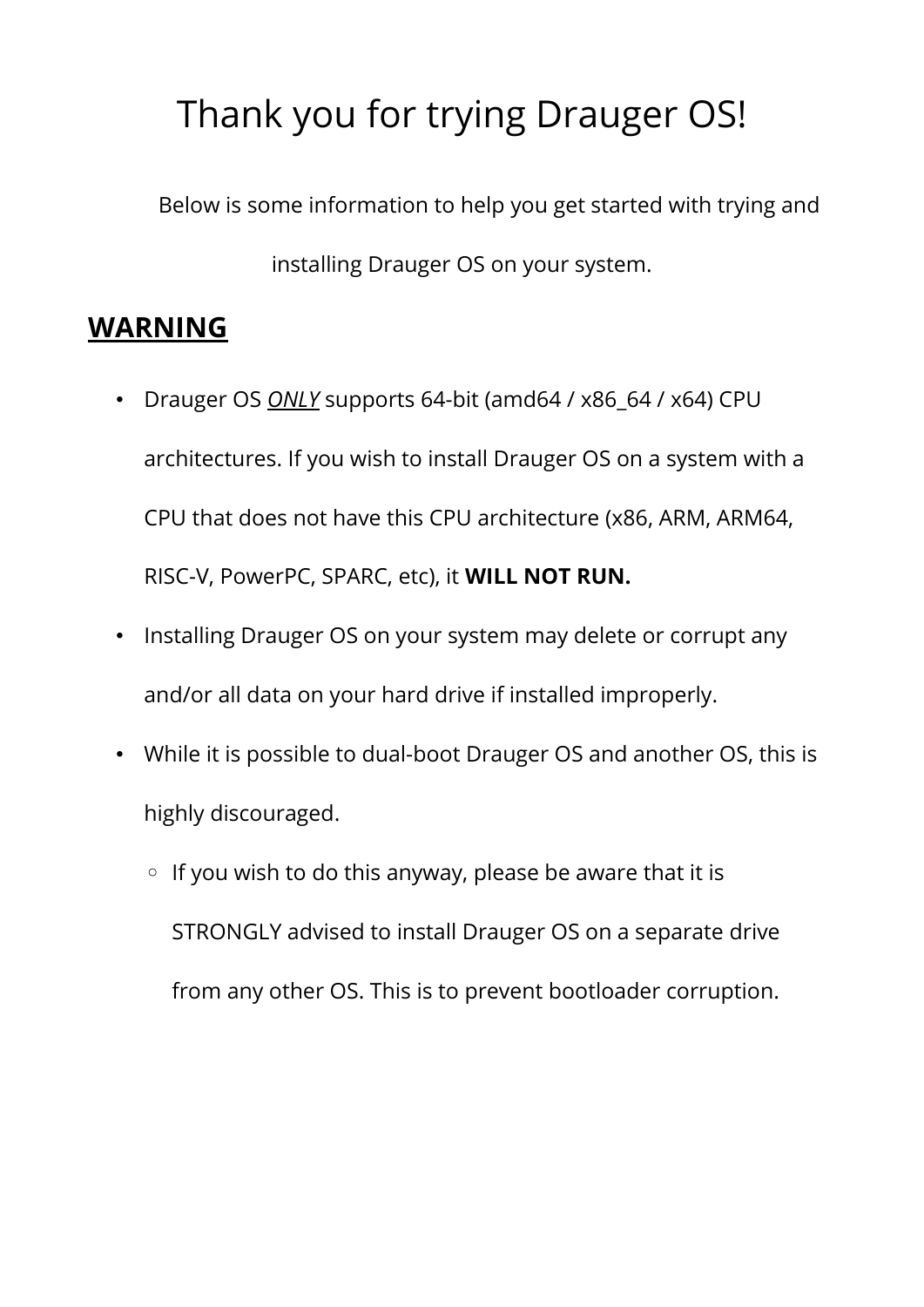# **Table of Contents**

# 1. [Disclaimers](#page-2-1)

- 1. [Free Open-Source Software](#page-2-0)
- 2. [The Linux Kernel](#page-4-0)
- 3. [Ubuntu](#page-5-1)
- 4. [Upgrading](#page-5-0)
- 2. [How to Install](#page-6-5)
	- 1. [System Requirements](#page-6-4)
	- 2. [Installation](#page-6-3)
- 3. [Username and Password](#page-6-2)
	- 1. [Default Username and Password](#page-6-1)
	- 2. [A Note on Passwords](#page-6-0)
- 4. [Included Software](#page-9-0)
- 5. [Important Commands](#page-10-0)
- 6. [Feedback and Support](#page-12-0)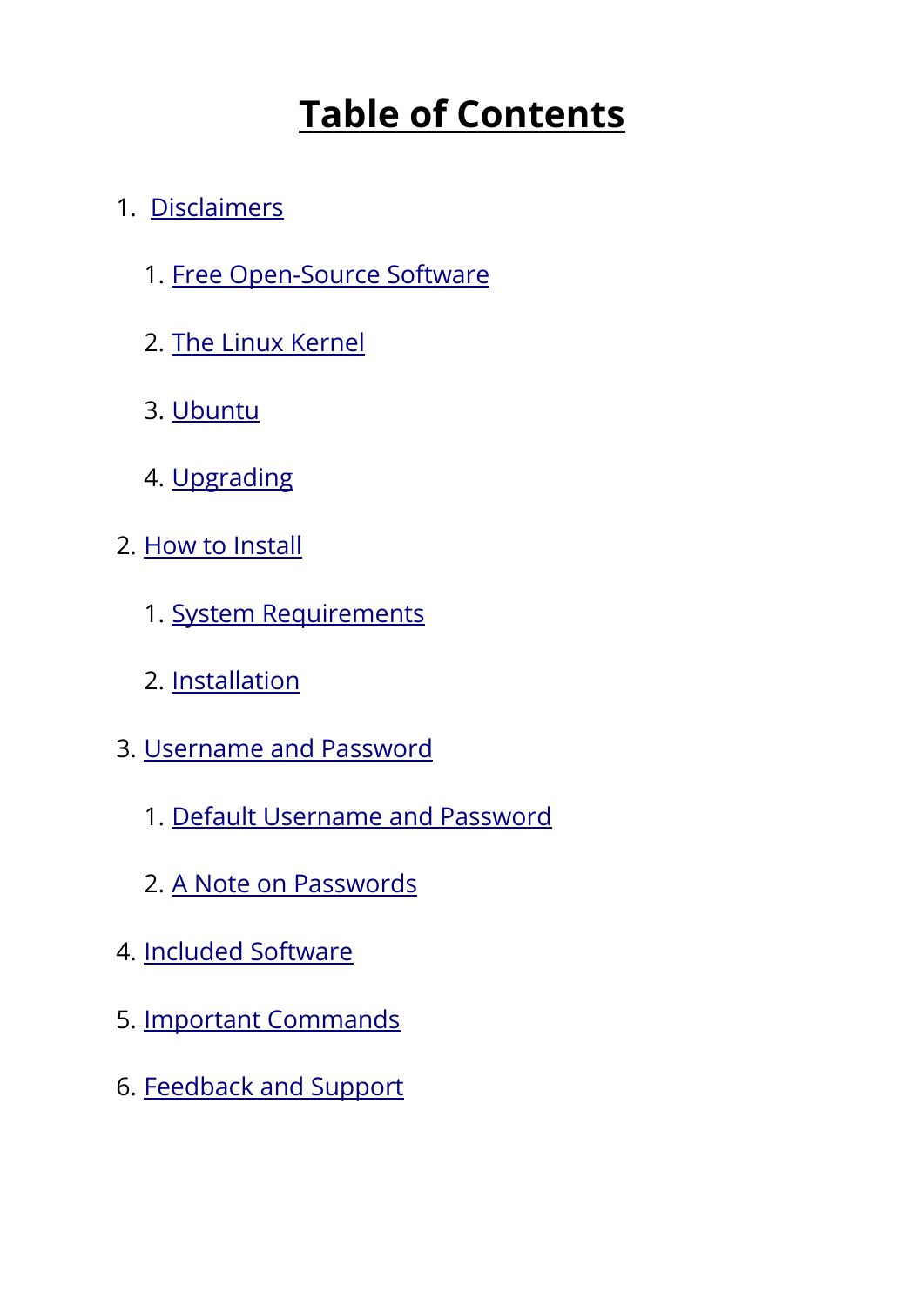# <span id="page-2-1"></span> **Disclaimers**

### <span id="page-2-0"></span> **Free Open-Source Software**

Drauger OS comes with copious amounts of freely available, opensource software. The vast majority of this software was not created by the developers of Drauger OS. Rather, it was created by many hundreds or thousands of developers who put in countless hours developing, testing, debugging, packaging, documenting, and distributing this software. All credit for such software belongs to the original developers.

To view more about most packages, learn what they are for, and who created them, you have a handful of options:

#### **Man Pages**

man pages provide detailed descriptions of what function a package performs, how to utilize and change it, and who created the software. To view the man page for a package, open a Terminal from either the rightclick menu on the desktop, or by pressing Ctrl + Alt + T, then type in the following command:

```
man [command | package name]
```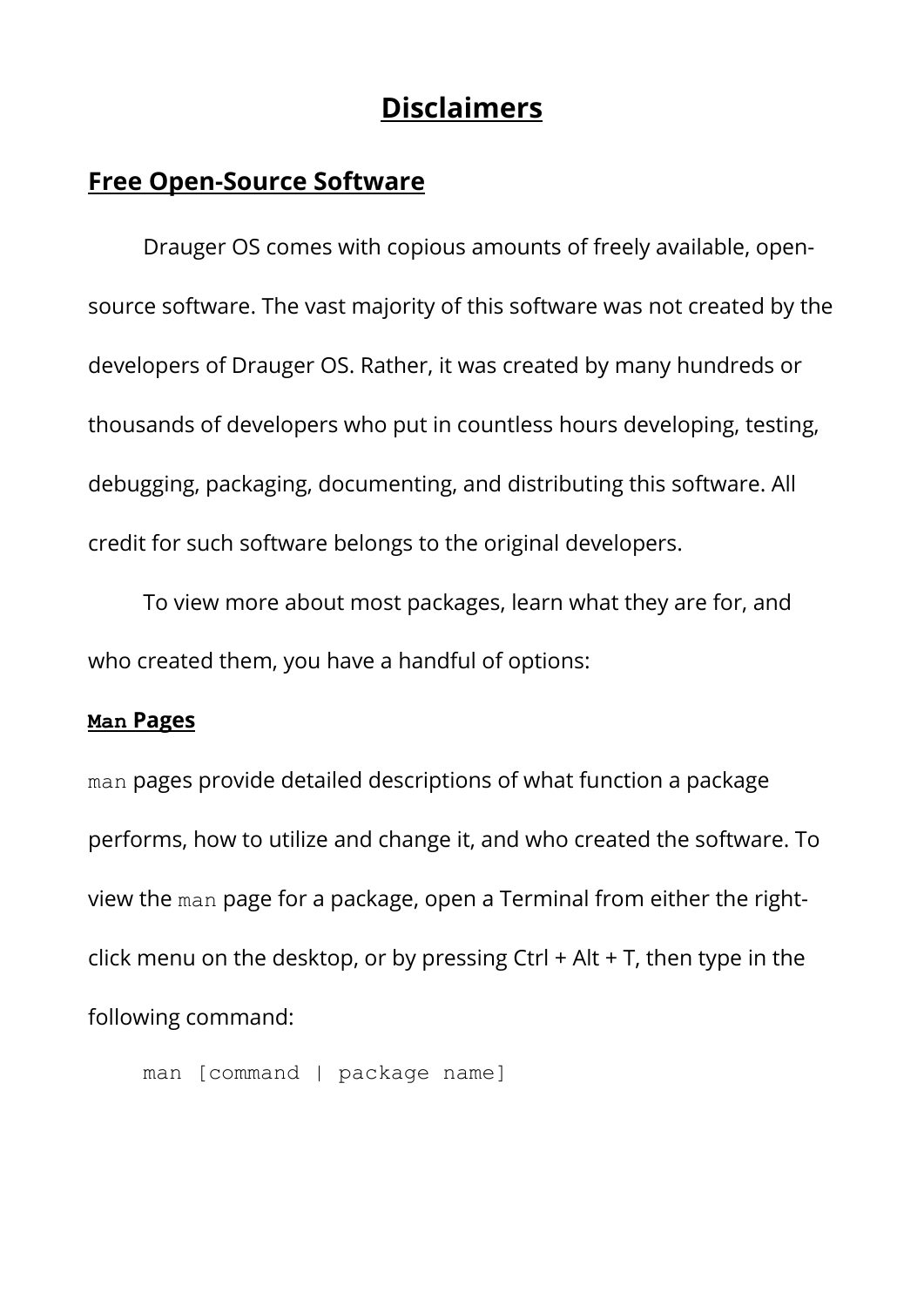[command | package name] should be either the command you want to know more about, or the name of the package. Not all packages have man pages.

#### **Help Dialogues**

Most commands have a help dialog that details how a command is to be used, and sometimes who created it. To view the help dialog for a package, open a Terminal from either the right-click menu on the desktop, or by pressing Ctrl  $+$  Alt  $+$  T, then type in the following command:

[command] [-h | --help | -help | help]

[command] should be the command that you are wanting more info on.  $[-h \mid --he1p \mid -he1p \mid he1p]$  is a list of possible arguments that you should try to view the help dialog. The first two (2) are supported by the vast majority of packages, but not all. So some trial and error may be required to get the output you want.

#### **apt show**

Any package installed using the traditional package manager will have info available through this method. This will likely be the vast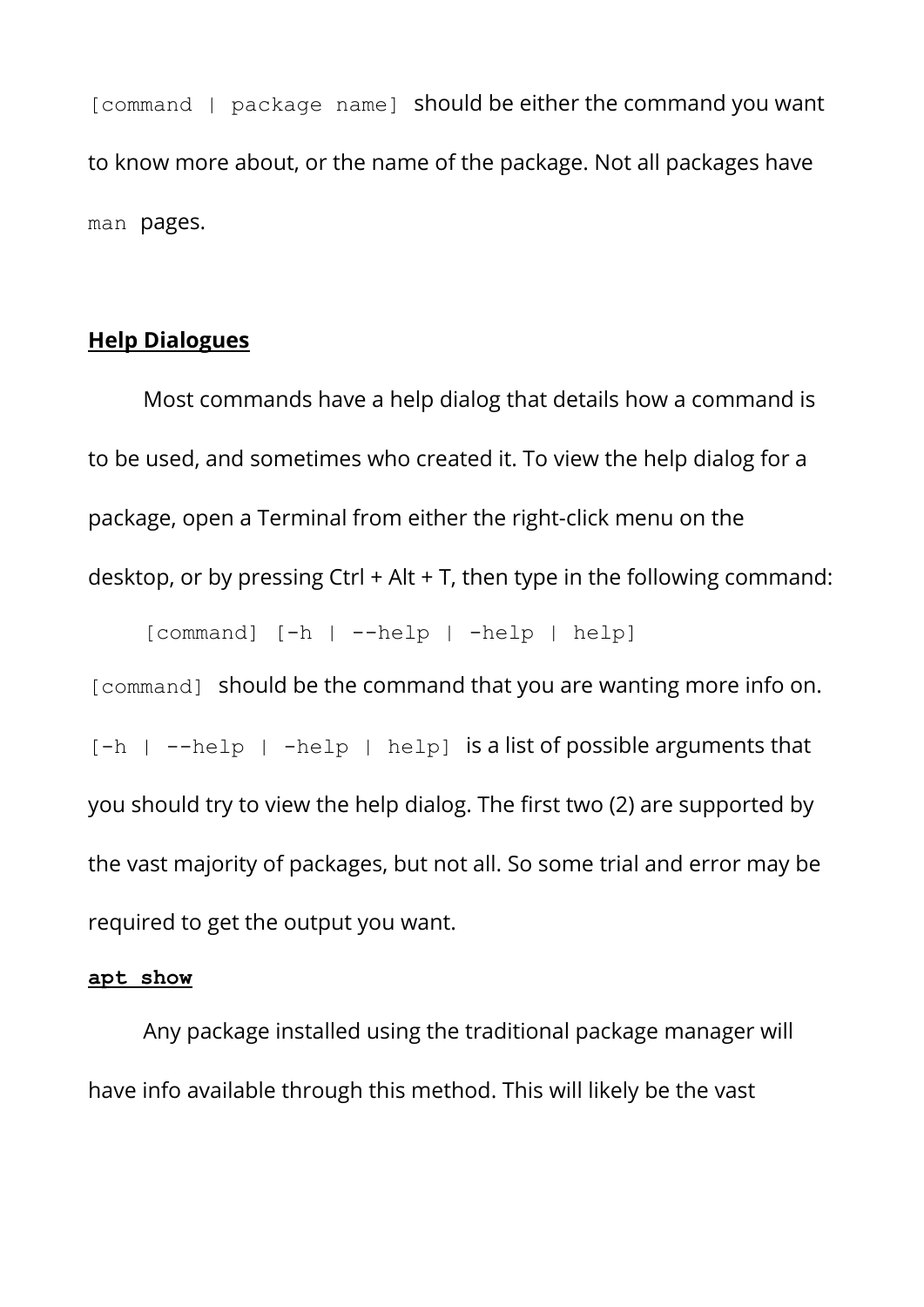majority of software you use and is even more likely to include anything you would want this sort of information from.

apt show only shows basic information about what a package is and who made it, so further digging may be required if you want to know more.

To view the output of apt show for a package, open a Terminal from either the right-click menu on the desktop, or by pressing Ctrl + Alt + T, then type in the following command:

```
apt show [package name]
```
where [package name] is the name of the package that you want more info on. This package does not have to be installed as this same information is available on all application from the repositories.

### <span id="page-4-0"></span> **The Linux Kernel**

Drauger OS 7.5.1 and newer ship with the Xanmod Linux kernel. While this kernel is open-source just like most of the rest of the software in Drauger OS, credit for this kernel belong to Linus Torvalds and the many developers behind the mainline and Xanmod kernels who helped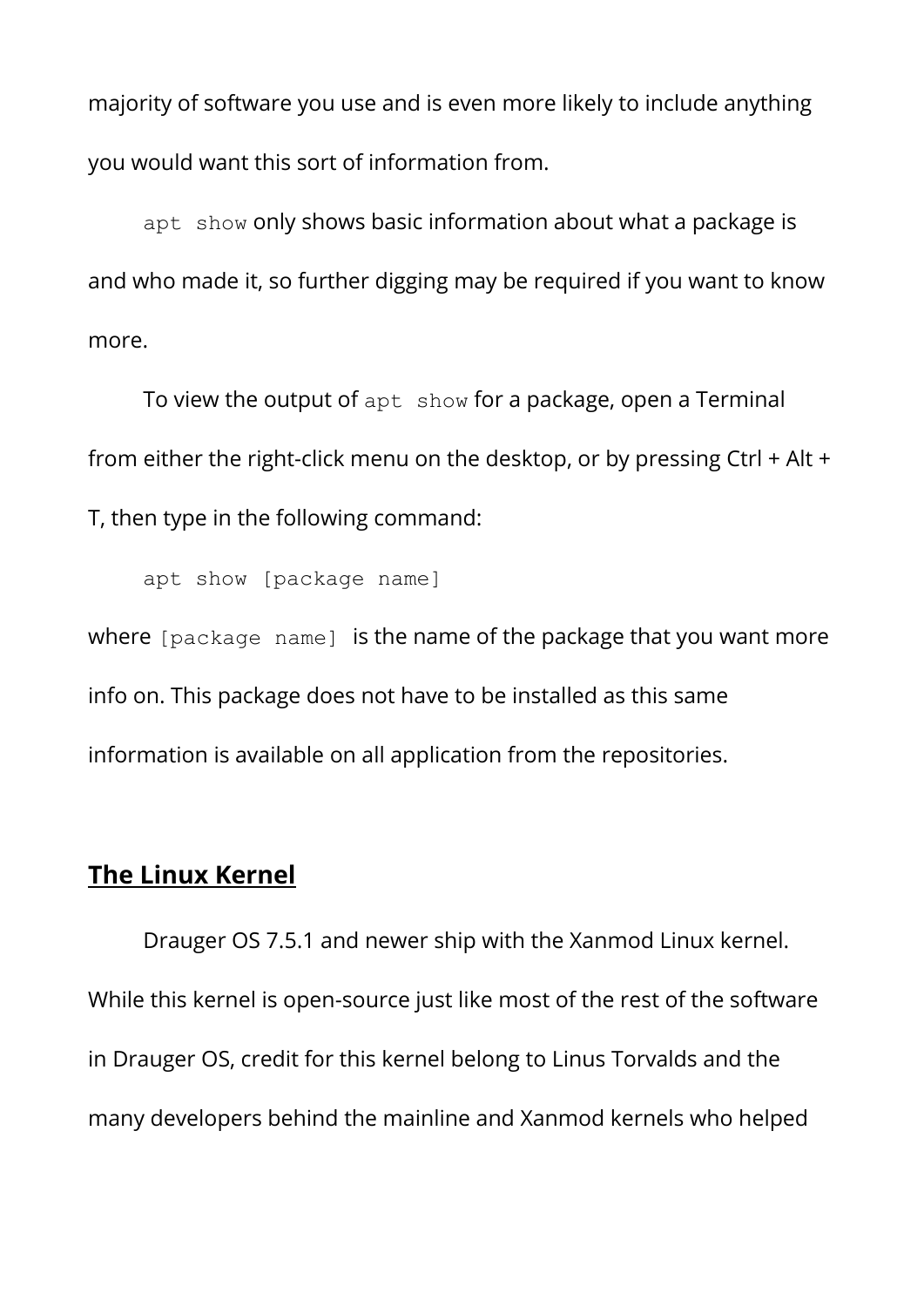to make and/or modify the code. More information can be found on the [Xanmod kernel website.](https://xanmod.org/)

### <span id="page-5-1"></span> **Ubuntu**

Drauger OS 7.6 is based on Ubuntu 22.04 LTS. This means that any software that runs on Ubuntu, should also run on Drauger OS. Like Ubuntu, Drauger OS has a point-release cycle. Any and all updates that come from Canonical and their partners will immediately come to Drauger OS as well, thanks to the inclusion of the Ubuntu repositories in Drauger OS.

### <span id="page-5-0"></span> **Upgrading**

Drauger OS does not have an OS upgrade mechanism, and while creating one has been discussed, creating one is not planned for the foreseeable future. If you wish to upgrade to the latest version of Drauger OS, please download the latest ISO, back up all your data, and complete a fresh installation using the latest ISO.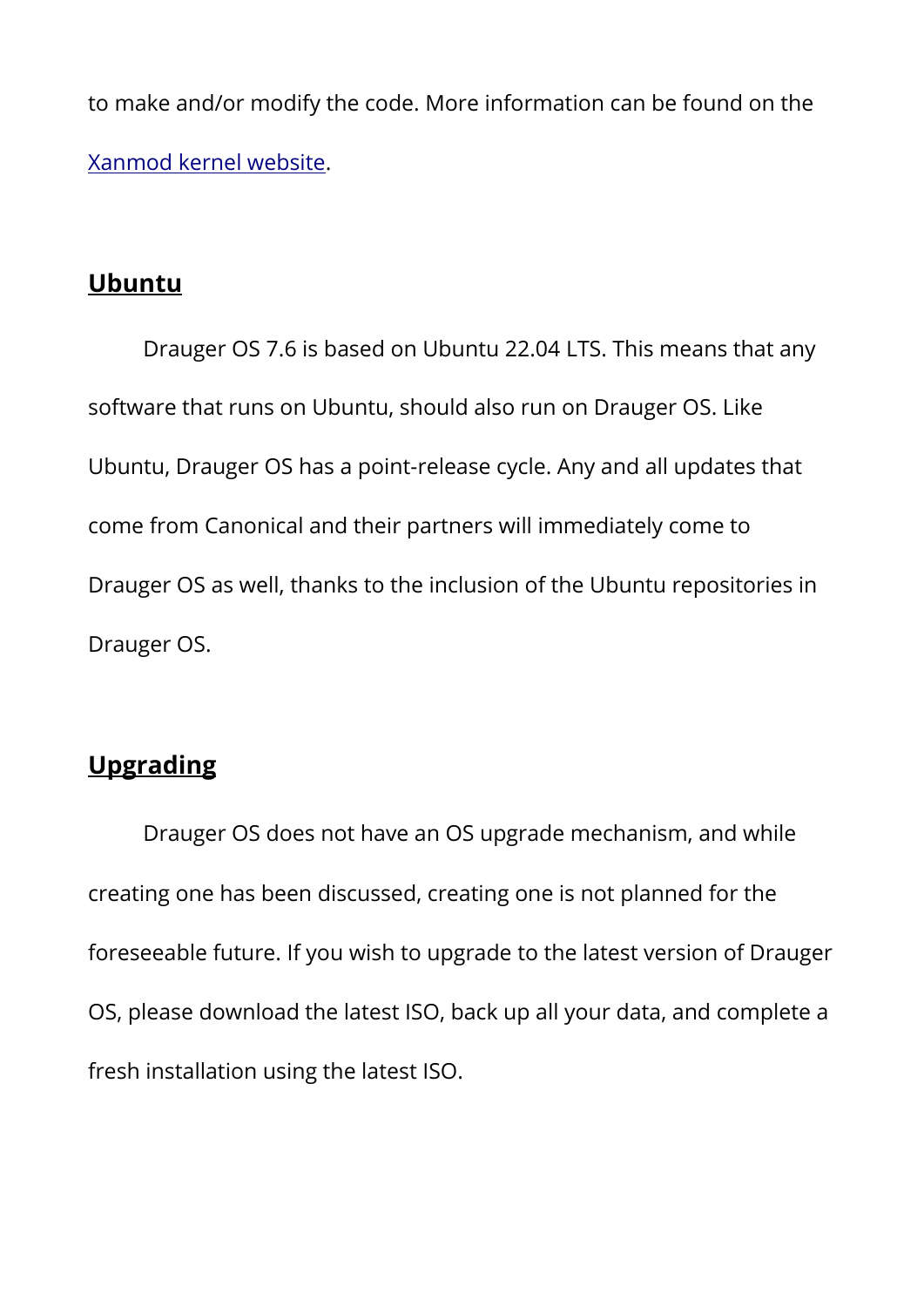# <span id="page-6-5"></span> **How To Install**

### <span id="page-6-4"></span> **System Requirements**

System Requirements can be viewed [here, on our website.](https://draugeros.org/go/system-requirements/)

# <span id="page-6-3"></span> **Installation**

A text-based guide on installing Drauger OS can be found [here, on](https://draugeros.org/go/wiki/a-guide-to-installing-drauger-os/) 

[our wiki. A](https://draugeros.org/go/wiki/a-guide-to-installing-drauger-os/) video tutorial can be found [here, on YouTube.](https://www.youtube.com/watch?v=RVgiPiBS_Xw)

# <span id="page-6-2"></span> **Username and Password**

# <span id="page-6-1"></span> **Default Username and Password**

The default username is live.

The default password is toor ('root' spelled backwards).

# <span id="page-6-0"></span> **A Note on Passwords**

In today's world, having a secure password has never been more important. This is due to how easy it is to get hacked and have your information stolen.

Drauger OS is a Linux-based operating system. Therefore, it is among some of the most secure operating systems available.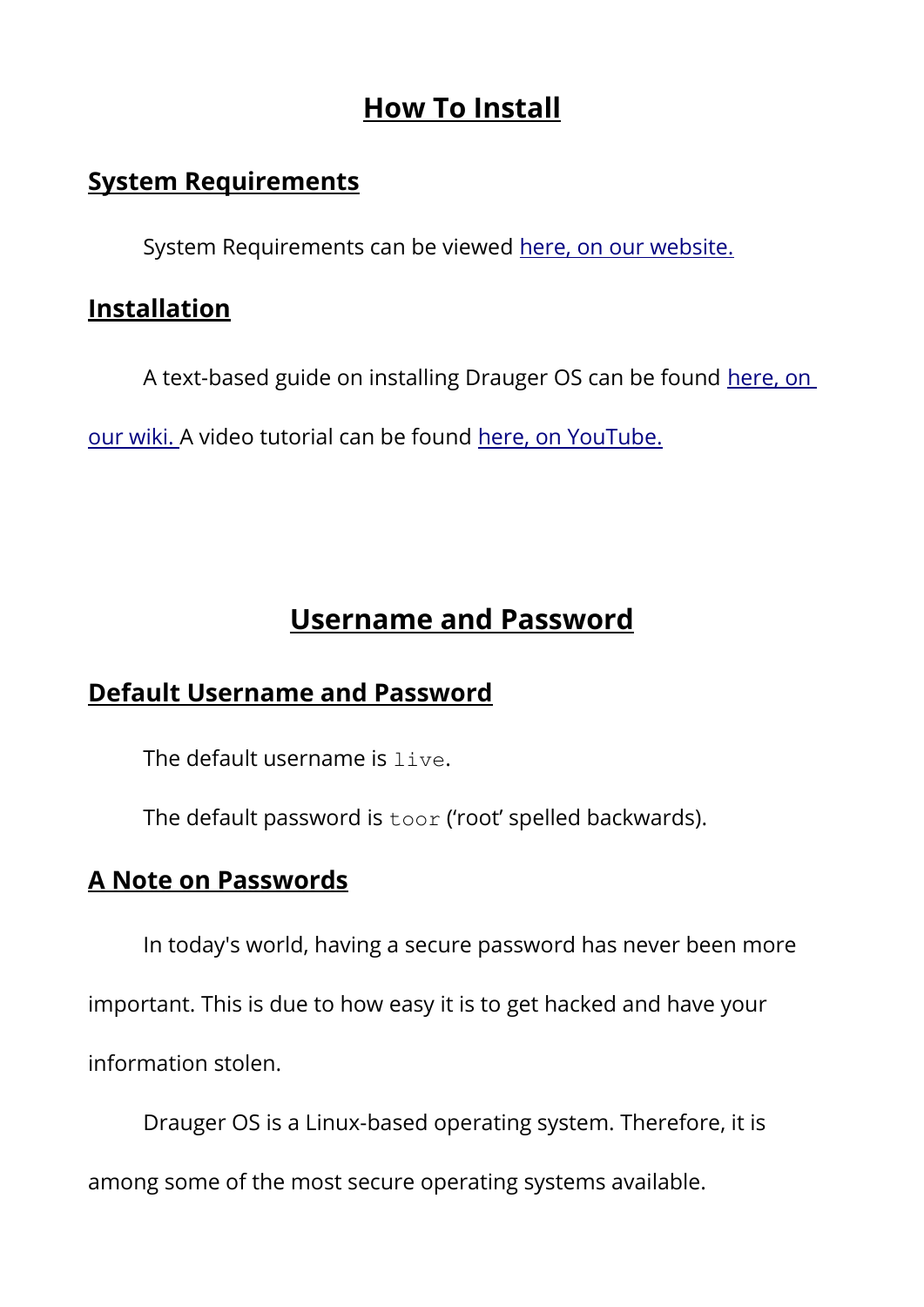However, this does not make it any less important to have a secure password. Furthermore, it does not mean it is impossible to get hacked, get infected by some form of malware, or otherwise end up with a compromised OS.

So here are some general guidelines to help you make a secure password, the first line in your defense:

- make sure the password is not a single word or phrase
	- This is especially true of common words used in passwords such as "password", the names of relatives and/or loved ones, pets, friends, etc.
- the password should have a length of 8 or more characters
- the password should contain a mixture of:
	- lower and uppercase letters
	- numbers
	- special characters (such as \$, %, &, \*, @, etc.)
	- spaces
	- If you regularly type in other languages, it may be a smart to include characters from those languages as well
		- e.g. mixing Japanese Kanji and English Latin characters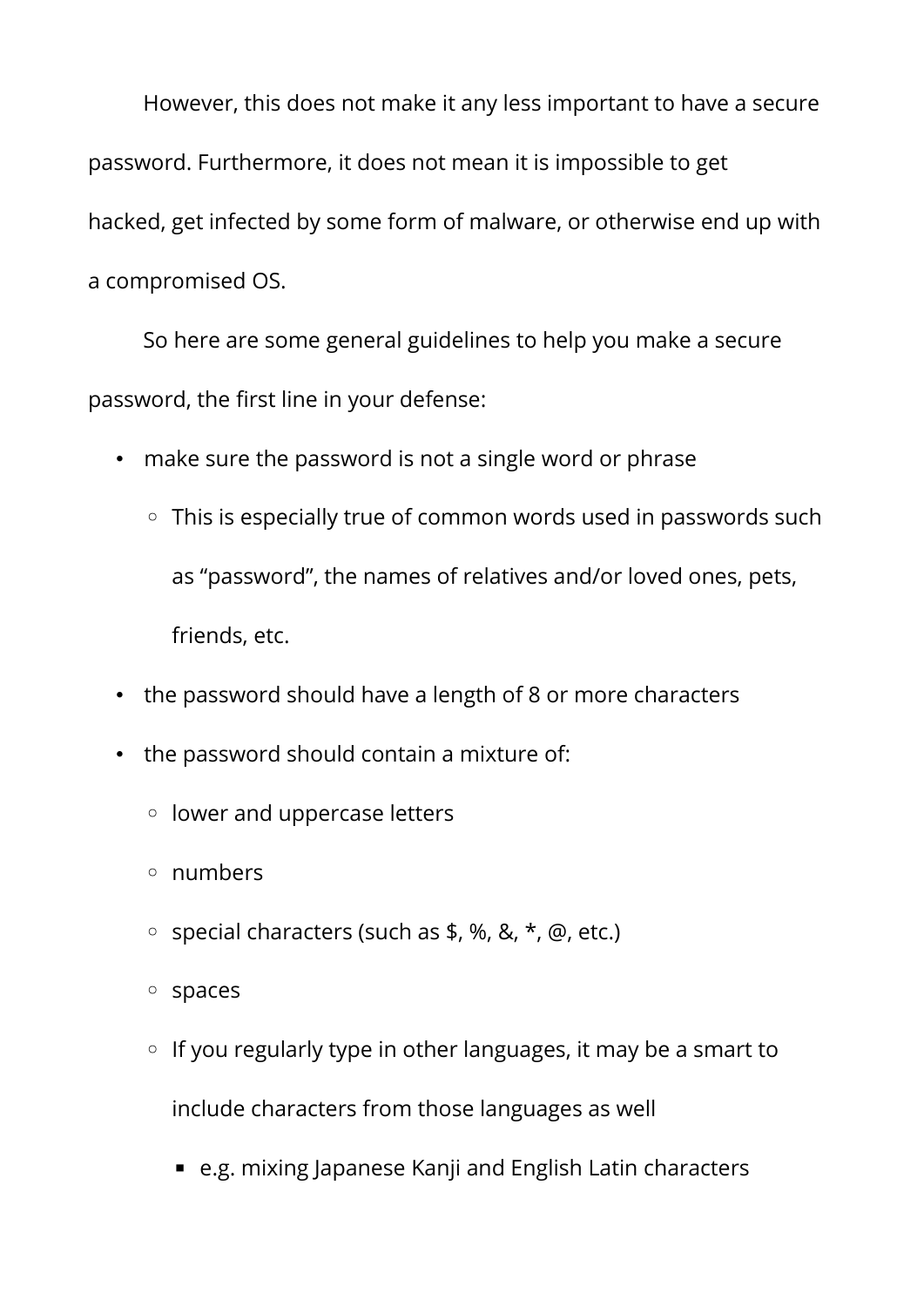If any user of Drauger OS gets hacked or gets infected by any form of malware by the result of the lack of security due to their settings, an insecure password, or negligence to update their system, the user assumes all liability. To change your password, open a Terminal, and enter:

passwd

then follow the on-screen prompts.

We strongly recommend all users use a password manager of some sort. These apps or extensions are capable of generating random passwords for you and storing login information in a secure, encrypted fashion. We recommend [Bitwarden](https://bitwarden.com/) as it is free, open-source, crossplatform, and the server-side can be self-hosted. To install it, either add it as an extension to your favorite browser, or open a Terminal in Drauger OS and run:

snap install bitwarden

or

flatpak install com.bitwarden

This will install Bitwarden in a containerized environment and, if you use the snap command, keep it up-to-date for you, in the background.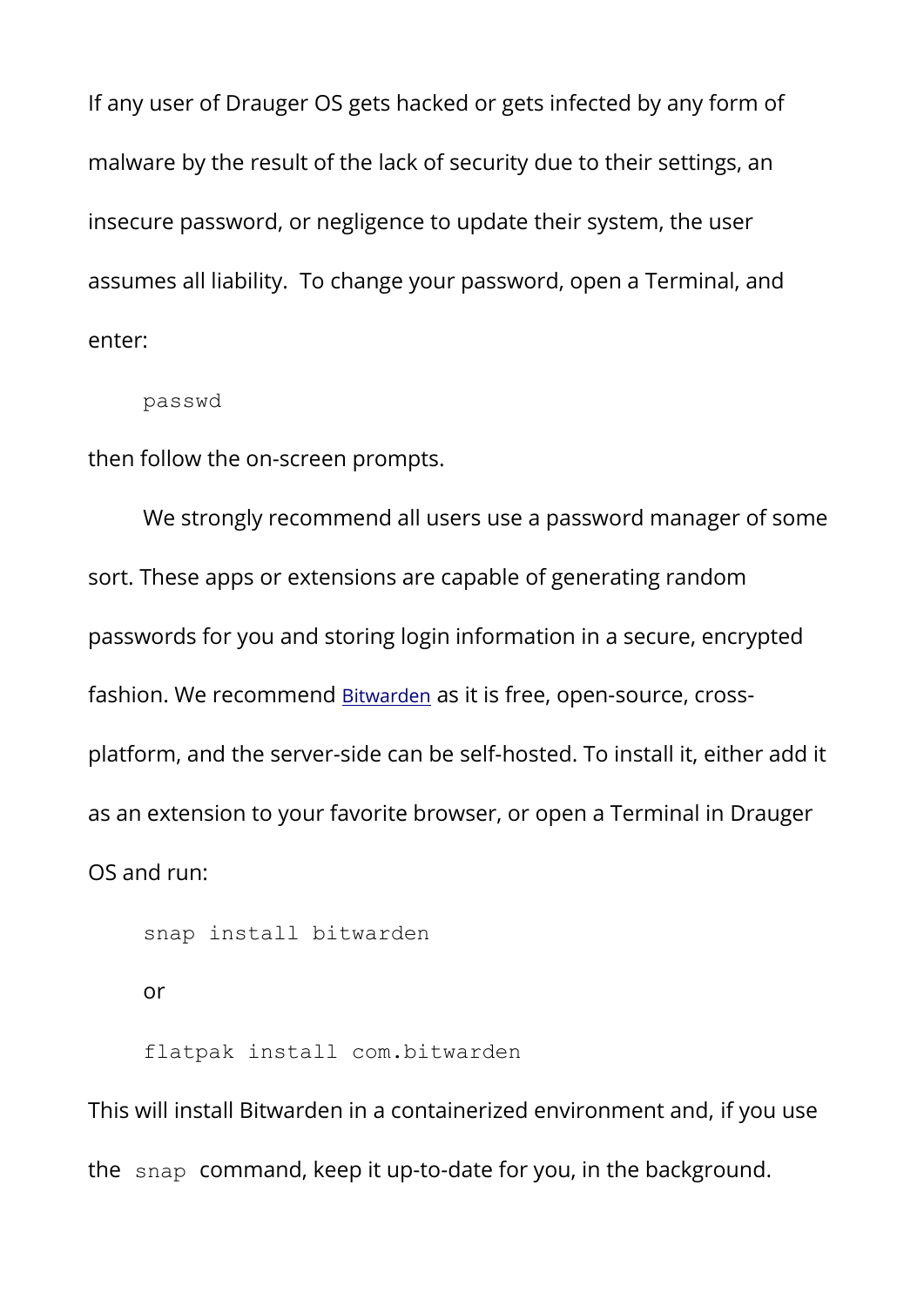# <span id="page-9-0"></span> **Included Software**

Drauger OS comes with a multitude of packages pre-installed, including:

- Steam with Proton
- Lutris
- GameHub
- and more!

Lutris allows you to install a multitude of games, be they for Windows, Linux, or some retro console. It handles the entire installation and set up process for you, which can save a lot of time for some Windows games. It also includes a variety of configuration options that affect game performance and may help prevent bugs.

GameHub is a unified front end for Steam, GOG, Humble Bundle, and Itch.io. It keeps all your games in one place, and provides a pleasant way to launch them that nicely melds with the system GTK theme. It also supports RetroArch and emulators, similar to Lutris.

This is not an exhaustive list of installed software, but instead a very small sample.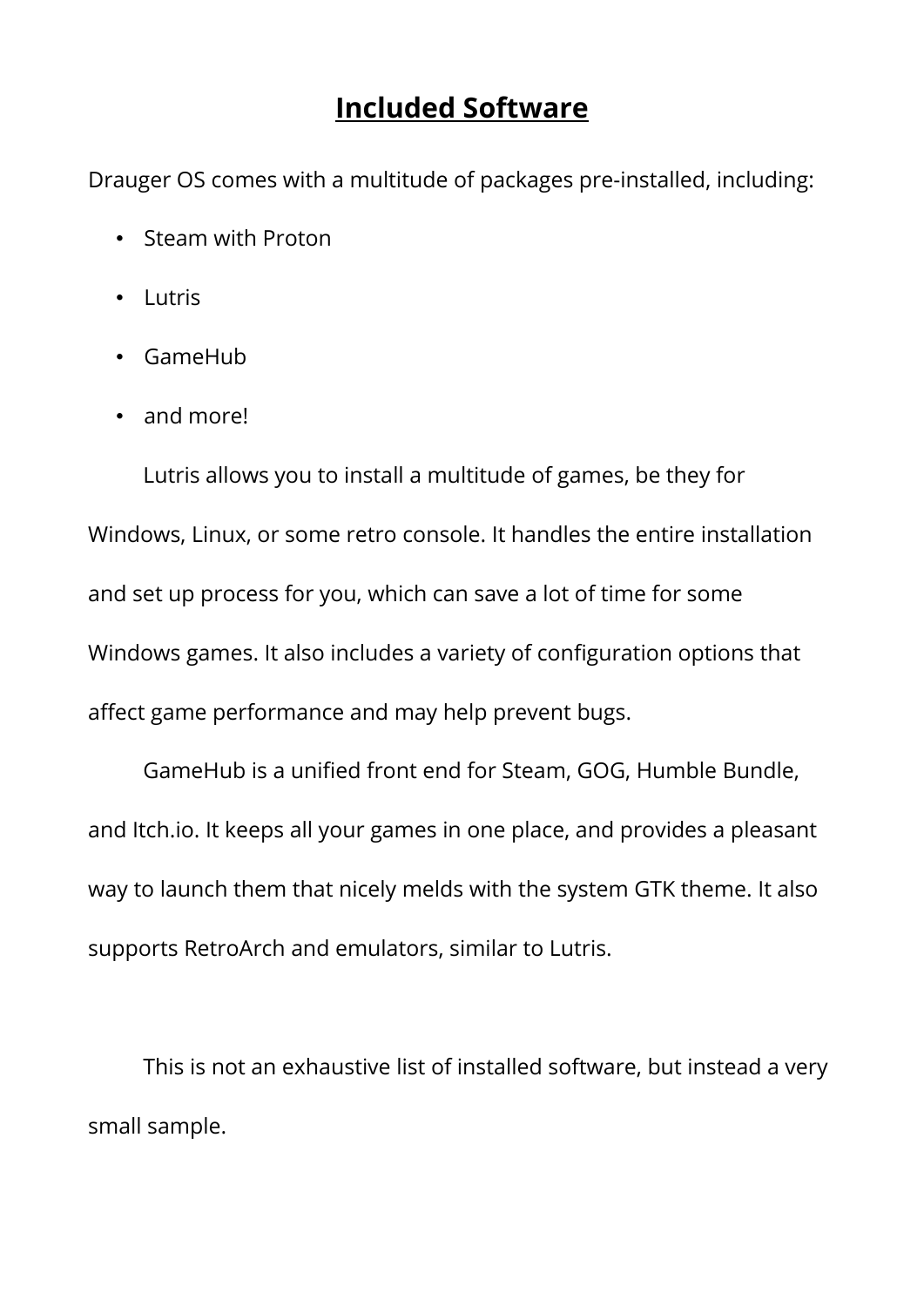# <span id="page-10-0"></span> **Important Commands**

Any intermediate to advanced Linux user is likely to use the

Terminal often. In order to improve these users experience, as well as

provide a starting place for beginner Linux users to start experimenting

and growing.

# **For Intermediate / Advanced Users**

| Command              | Purpose                                                                                                                      | Requires Root |
|----------------------|------------------------------------------------------------------------------------------------------------------------------|---------------|
| systemd-boot-manager | Update and manage<br>systemd-boot, default<br>boot option, and more.<br>Use the --help option<br>for more info and<br>usage. | Yes           |

# **For Beginner Users**

| Command | Purpose                                                                                                                     | <b>Requires Root</b> |
|---------|-----------------------------------------------------------------------------------------------------------------------------|----------------------|
| apt     | Main package<br>manager. This is the<br>program that controls<br>most updates,<br>installations and<br>removal of software. | Yes                  |
|         | Updates are voluntary,<br>and reboots are not                                                                               |                      |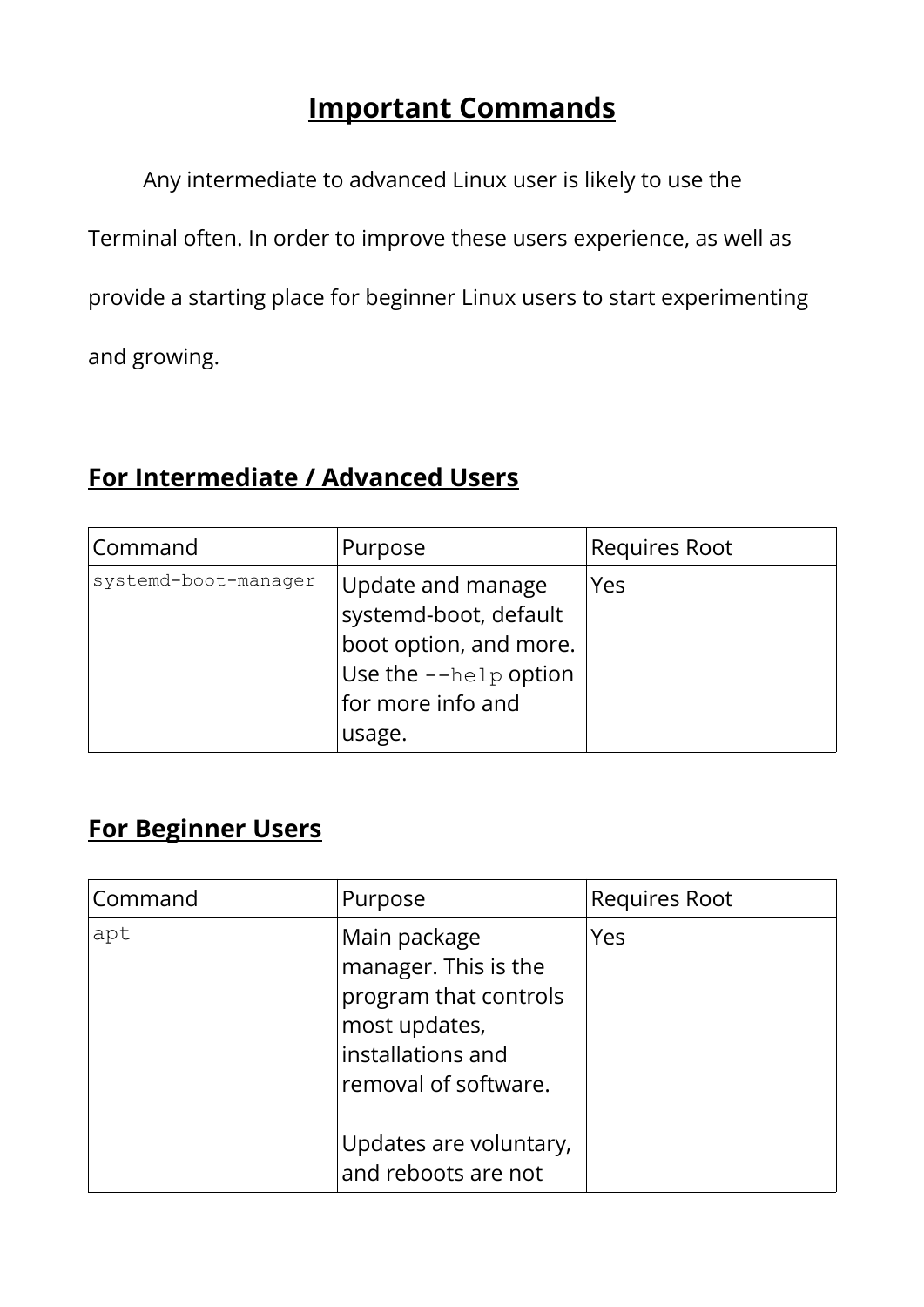|         | forced                                                                                                                                                                                                                                                                                                                           |           |
|---------|----------------------------------------------------------------------------------------------------------------------------------------------------------------------------------------------------------------------------------------------------------------------------------------------------------------------------------|-----------|
| snap    | Alternative package<br>manager. Only some<br>apps can be installed<br>through this method.<br>But these apps are<br>confined in a container<br>so make them more<br>secure.                                                                                                                                                      | Yes       |
|         | Apps update on their<br>own, in the<br>background. Apps are<br>not forced to restart.<br>No system reboots<br>required.                                                                                                                                                                                                          |           |
| flatpak | Alternative package<br>manager. Only some<br>apps can be installed<br>through this method.<br>But these apps are<br>confined in a container<br>so make them more<br>secure. This<br>containerization is<br>different from that of<br>the snap command.<br>Updates are voluntary.<br>Apps are not forced to<br>restart. No system | <b>No</b> |
| rm      | reboots required.<br>Delete a file or folder.<br>Use with caution as<br>there is no<br>confirmation and<br>deletion is permanent.                                                                                                                                                                                                | Sometimes |